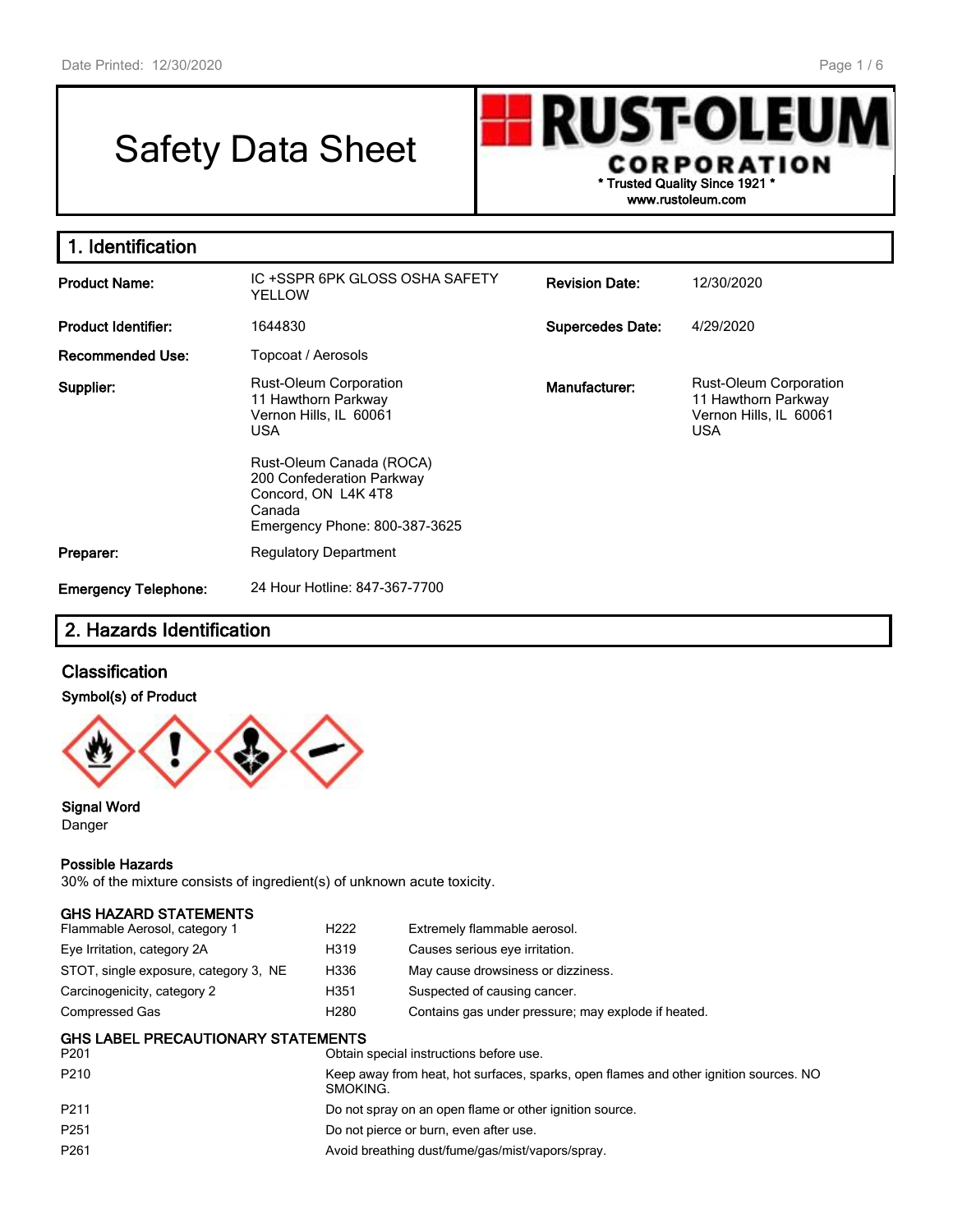| P <sub>264</sub> | Wash hands thoroughly after handling.                                                                                               |
|------------------|-------------------------------------------------------------------------------------------------------------------------------------|
| P <sub>271</sub> | Use only outdoors or in a well-ventilated area.                                                                                     |
| P280             | Wear protective gloves/protective clothing/eye protection/face protection.                                                          |
| P312             | Call a POISON CENTER or doctor/physician if you feel unwell.                                                                        |
| P405             | Store locked up.                                                                                                                    |
| P <sub>501</sub> | Dispose of contents/container in accordance with local, regional and national regulations.                                          |
| P304+P340        | IF INHALED: Remove person to fresh air and keep comfortable for breathing.                                                          |
| P305+P351+P338   | IF IN EYES: Rinse cautiously with water for several minutes. Remove contact lenses, if present<br>and easy to do. Continue rinsing. |
| P308+P313        | IF exposed or concerned: Get medical advice/attention.                                                                              |
| P337+P313        | If eye irritation persists: Get medical advice/attention.                                                                           |
| P403+P233        | Store in a well-ventilated place. Keep container tightly closed.                                                                    |
| P410+P403        | Protect from sunlight. Store in a well-ventilated place.                                                                            |
| P410+P412        | Protect from sunlight. Do not expose to temperatures exceeding 50°C / 122°F.                                                        |

## 3. Composition / Information on Ingredients

#### HAZARDOUS SUBSTANCES

| <b>Chemical Name</b>                   | CAS-No.    | <u>Wt.%</u> | <b>GHS Symbols</b>    | <b>GHS Statements</b> |
|----------------------------------------|------------|-------------|-----------------------|-----------------------|
| Acetone                                | 67-64-1    | 30          | GHS02-GHS07           | H225-319-332-336      |
| Propane                                | 74-98-6    | 17          | GHS04                 | H <sub>280</sub>      |
| n-Butyl Acetate                        | 123-86-4   | 9.6         | GHS02-GHS07           | H226-336              |
| n-Butane                               | 106-97-8   | 8.0         | GHS04                 | H <sub>280</sub>      |
| Naphtha, Petroleum, Hydrotreated Light | 64742-49-0 | 6.0         | GHS08                 | H304                  |
| Titanium Dioxide                       | 13463-67-7 | 2.6         | Not Available         | Not Available         |
| Xylenes (o-, m-, p- Isomers)           | 1330-20-7  | 2.3         | GHS02-GHS07           | H226-315-319-332      |
| 1-Methoxy-2-Propyl Acetate             | 108-65-6   | 2.1         | GHS02                 | H <sub>226</sub>      |
| Solvent Naphtha, Light Aromatic        | 64742-95-6 | 1.9         | GHS07-GHS08           | H304-332              |
| Ethylbenzene                           | 100-41-4   | 0.5         | GHS02-GHS07-<br>GHS08 | H225-304-332-351-373  |
| Dipropylene Glycol Monomethyl Ether    | 34590-94-8 | 0.1         | Not Available         | Not Available         |
| 2,4,7,9-Tetramethyl-5-Decyne-4,7-Diol  | 126-86-3   | 0.1         | GHS05-GHS07           | H302-312-317-318      |

## 4. First-Aid Measures

FIRST AID - EYE CONTACT: Immediately flush eyes with plenty of water for at least 15 minutes holding eyelids open. Get medical attention. Do NOT allow rubbing of eyes or keeping eyes closed.

FIRST AID - SKIN CONTACT: Wash skin with soap and water. Remove contaminated clothing. Get medical attention if irritation develops or persists.

FIRST AID - INHALATION: Remove to fresh air. If not breathing, give artificial respiration. If breathing is difficult, give oxygen. Get immediate medical attention. Do NOT use mouth-to-mouth resuscitation. If you experience difficulty in breathing, leave the area to obtain fresh air. If continued difficulty is experienced, get medical assistance immediately.

FIRST AID - INGESTION: Aspiration hazard: Do not induce vomiting or give anything by mouth because this material can enter the lungs and cause severe lung damage. Get immediate medical attention. If swallowed, get medical attention.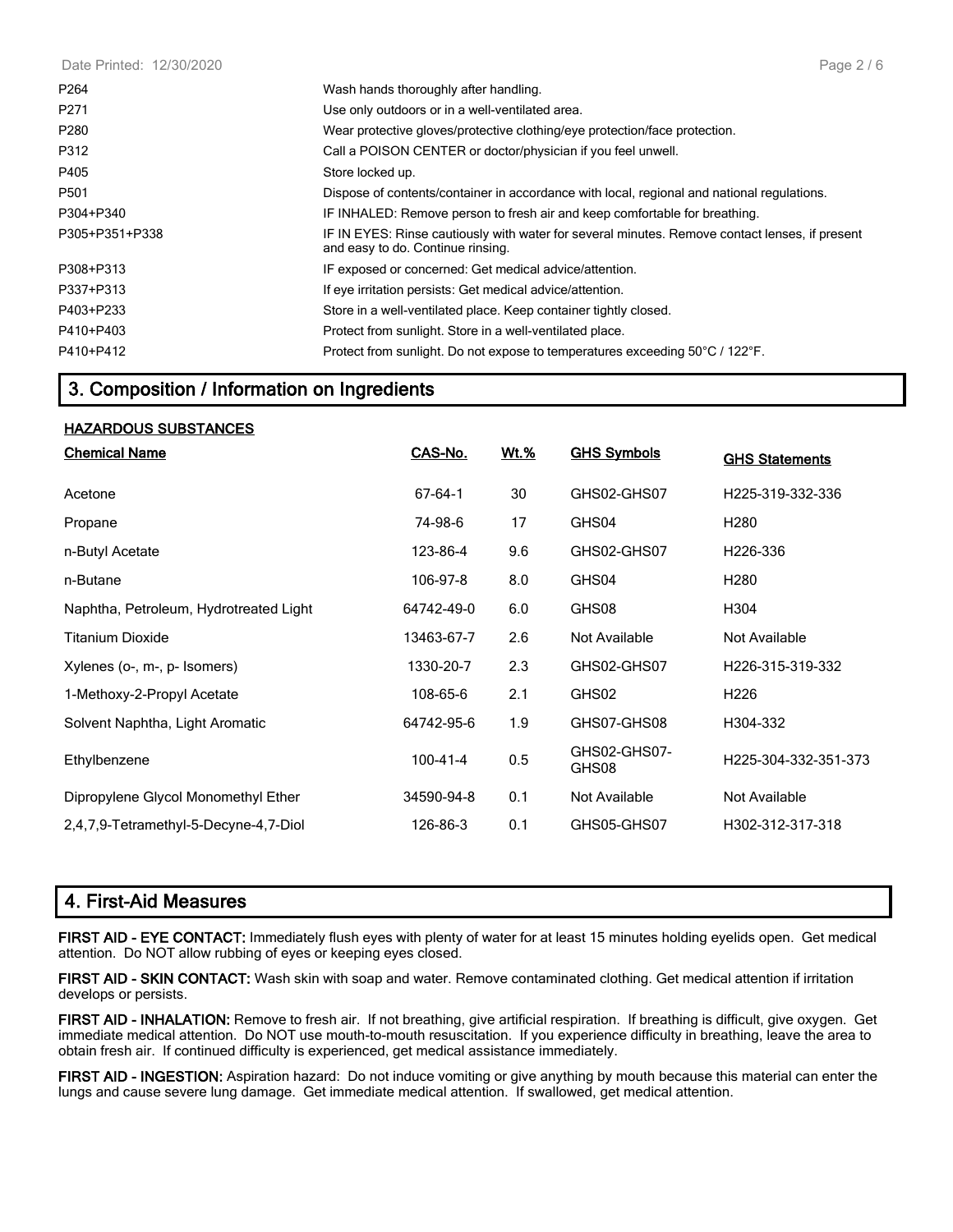## 5. Fire-Fighting Measures

EXTINGUISHING MEDIA: Alcohol Film Forming Foam, Carbon Dioxide, Dry Chemical, Dry Sand, Water Fog

UNUSUAL FIRE AND EXPLOSION HAZARDS: Water spray may be ineffective. Closed containers may explode when exposed to extreme heat due to buildup of steam. Closed containers may explode when exposed to extreme heat. Vapors may form explosive mixtures with air. Vapors can travel to a source of ignition and flash back. Isolate from heat, electrical equipment, sparks and open flame. Perforation of the pressurized container may cause bursting of the can. FLASH POINT IS LESS THAN 20°F. EXTREMELY FLAMMABLE LIQUID AND VAPOR!

SPECIAL FIREFIGHTING PROCEDURES: Water may be used to cool closed containers to prevent pressure buildup and possible autoignition or explosion. Full protective equipment including self-contained breathing apparatus should be used. Evacuate area and fight fire from a safe distance. Use water spray to keep fire-exposed containers cool. Containers may explode when heated.

Special Fire and Explosion Hazard (Combustible Dust): No Information

#### 6. Accidental Release Measures

STEPS TO BE TAKEN IF MATERIAL IS RELEASED OR SPILLED: Contain spilled liquid with sand or earth. DO NOT use combustible materials such as sawdust. Isolate the hazard area and deny entry to unnecessary and unprotected personnel. Remove all sources of ignition, ventilate area and remove with inert absorbent and non-sparking tools. Dispose of according to local, state (provincial) and federal regulations. Do not incinerate closed containers. Ventilate area, isolate spilled material, and remove with inert absorbent. Dispose of contaminated absorbent, container, and unused contents in accordance with local, state, and federal regulations.

## 7. Handling and Storage

HANDLING: Wash thoroughly after handling. Wash hands before eating. Remove contaminated clothing and launder before reuse. Use only in a well-ventilated area. Use only with adequate ventilation. Follow all SDS and label precautions even after container is emptied because it may retain product residues. Avoid breathing fumes, vapors, or mist. Avoid contact with eyes, skin and clothing.

STORAGE: Keep containers tightly closed. Isolate from heat, electrical equipment, sparks and open flame. Contents under pressure. Do not store above 120 ° F. Store large quantities in buildings designed and protected for storage of flammable aerosols. Keep away from heat, sparks, flame and sources of ignition. Contents under pressure. Do not expose to heat or store above 120 ° F. Avoid excess heat. Product should be stored in tightly sealed containers and protected from heat, moisture, and foreign materials. Advice on Safe Handling of Combustible Dust: No Information

## 8. Exposure Controls / Personal Protection

| <b>Chemical Name</b>                             | CAS-No.        | Weight %<br>Less Than | <b>ACGIH TLV-</b><br><b>TWA</b> | <b>ACGIH TLV-</b><br><b>STEL</b> | <b>OSHA PEL-TWA</b> | <b>OSHA PEL-</b><br><b>CEILING</b> |
|--------------------------------------------------|----------------|-----------------------|---------------------------------|----------------------------------|---------------------|------------------------------------|
| Acetone                                          | 67-64-1        | 35.0                  | $250$ ppm                       | 500 ppm                          | $1000$ ppm          | N.E.                               |
| Propane                                          | 74-98-6        | 20.0                  | N.E.                            | N.E.                             | 1000 ppm            | N.E.                               |
| n-Butyl Acetate                                  | 123-86-4       | 10.0                  | 50 ppm                          | $150$ ppm                        | $150$ ppm           | N.E.                               |
| n-Butane                                         | 106-97-8       | 10.0                  | N.E.                            | $1000$ ppm                       | N.E.                | N.E.                               |
| Naphtha, Petroleum,<br><b>Hydrotreated Light</b> | 64742-49-0     | 10.0                  | N.E.                            | N.E.                             | N.E.                | N.E.                               |
| <b>Titanium Dioxide</b>                          | 13463-67-7     | 5.0                   | $10 \text{ mg/m}$               | N.E.                             | $15 \text{ mg/m}$   | N.E.                               |
| Xylenes (o-, m-, p- Isomers)                     | 1330-20-7      | 5.0                   | $100$ ppm                       | 150 ppm                          | $100$ ppm           | N.E.                               |
| 1-Methoxy-2-Propyl Acetate                       | 108-65-6       | 5.0                   | N.E.                            | N.E.                             | N.E.                | N.E.                               |
| Solvent Naphtha, Light Aromatic                  | 64742-95-6     | 5.0                   | N.E.                            | N.E.                             | N.E.                | N.E.                               |
| Ethylbenzene                                     | $100 - 41 - 4$ | 1.0                   | 20 ppm                          | N.E.                             | $100$ ppm           | N.E.                               |
| Dipropylene Glycol Monomethyl<br>Ether           | 34590-94-8     | 1.0                   | $100$ ppm                       | $150$ ppm                        | $100$ ppm           | N.E.                               |
| 2,4,7,9-Tetramethyl-5-<br>Decyne-4,7-Diol        | 126-86-3       | 1.0                   | N.E.                            | N.E.                             | N.E.                | N.E.                               |

#### PERSONAL PROTECTION

ENGINEERING CONTROLS: Provide general dilution of local exhaust ventilation in volume and pattern to keep TLV of hazardous ingredients below acceptable limits. Use process enclosures, local exhaust ventilation, or other engineering controls to control airborne levels below recommended exposure limits. Use explosion-proof ventilation equipment. Prevent build-up of vapors by opening all doors and windows to achieve cross-ventilation.

RESPIRATORY PROTECTION: A respiratory protection program that meets OSHA 1910.134 and ANSI Z88.2 requirements must be followed whenever workplace conditions warrant a respirator's use. A NIOSH/MSHA approved air purifying respirator with organic vapor cartridge or canister may be permissible under certain circumstances where airborne concentrations are expected to exceed exposure limits.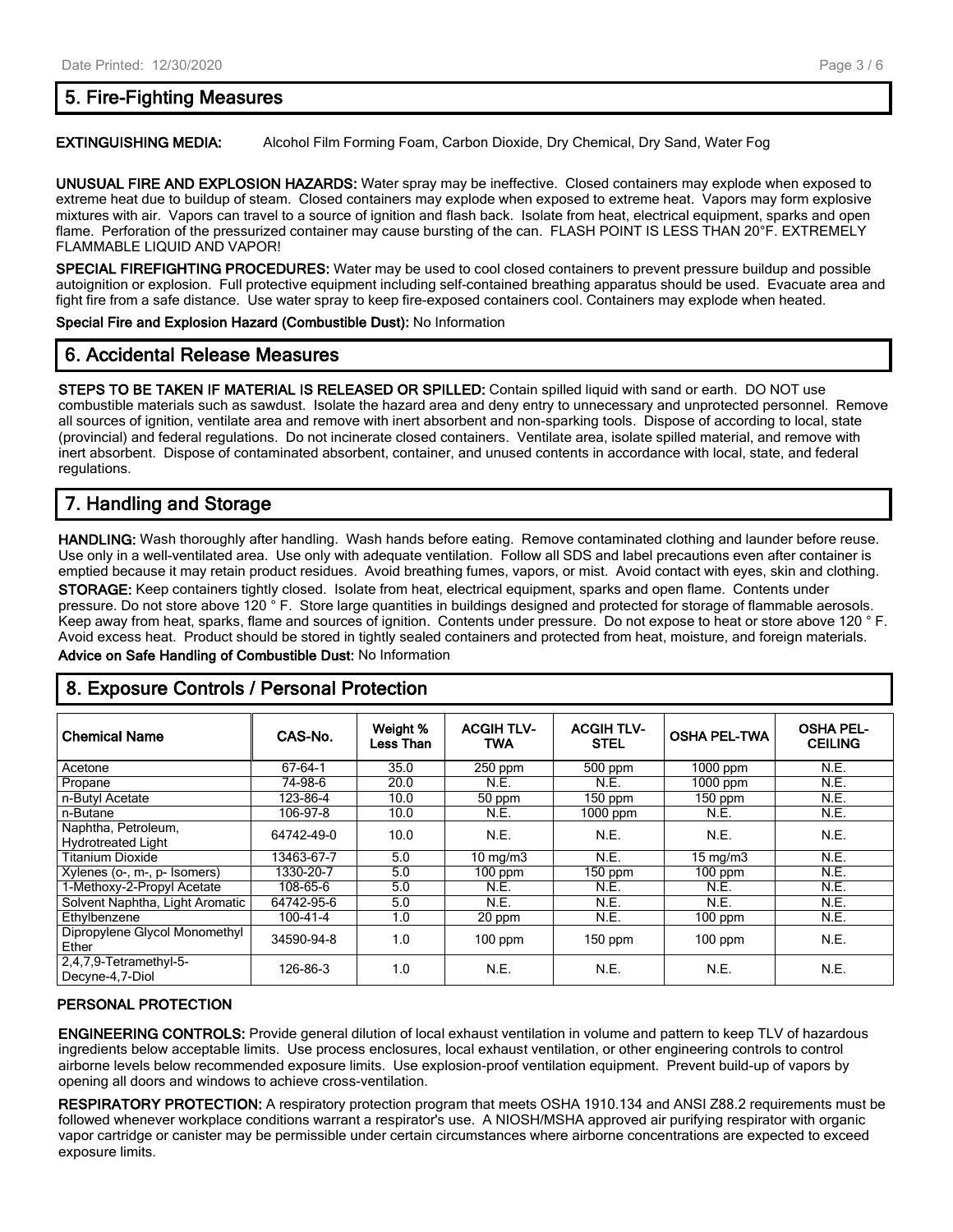**SKIN PROTECTION:** Use impervious gloves to prevent skin contact and absorption of this material through the skin.

EYE PROTECTION: Use safety eyewear designed to protect against splash of liquids.

OTHER PROTECTIVE EQUIPMENT: Refer to safety supervisor or industrial hygienist for further guidance regarding types of personal protective equipment and their applications. Refer to safety supervisor or industrial hygienist for further information regarding personal protective equipment and its application.

HYGIENIC PRACTICES: Wash thoroughly with soap and water before eating, drinking or smoking. Remove contaminated clothing immediately and launder before reuse.

Engineering Measures for Combustible Dust: No Information

## 9. Physical and Chemical Properties

| Appearance:<br>Aerosolized Mist                      | <b>Physical State:</b>            | Liquid       |  |
|------------------------------------------------------|-----------------------------------|--------------|--|
| Odor:<br>Solvent Like                                | <b>Odor Threshold:</b>            | N.E.         |  |
| <b>Specific Gravity:</b><br>0.766                    | pH:                               | N.A.         |  |
| Freeze Point, °C:<br>N.D.                            | Viscosity:                        | N.D.         |  |
| <b>Solubility in Water:</b><br>Slight                | Partition Coefficient, n-octanol/ |              |  |
| Decomposition Temp., °C:<br>N.D.                     | water:                            | N.D.         |  |
| Boiling Range, °C:<br>$-37 - 537$                    | <b>Explosive Limits, vol%:</b>    | $0.9 - 13.0$ |  |
| <b>Flammability:</b><br><b>Supports Combustion</b>   | Flash Point, °C:                  | -96          |  |
| <b>Evaporation Rate:</b><br><b>Faster than Ether</b> | Auto-Ignition Temp., °C:          | N.D.         |  |
| <b>Vapor Density:</b><br>Heavier than Air            | <b>Vapor Pressure:</b>            | N.D.         |  |

(See "Other information" Section for abbreviation legend)

## 10. Stability and Reactivity

Conditions to Avoid: Avoid temperatures above 120°F (49°C). Avoid all possible sources of ignition.

Incompatibility: Incompatible with strong oxidizing agents, strong acids and strong alkalies.

Hazardous Decomposition: By open flame, carbon monoxide and carbon dioxide. When heated to decomposition, it emits acrid smoke and irritating fumes. Contains solvents which may form carbon monoxide, carbon dioxide, and formaldehyde.

Hazardous Polymerization: Will not occur under normal conditions.

Stability: This product is stable under normal storage conditions.

## 11. Toxicological Information

EFFECTS OF OVEREXPOSURE - EYE CONTACT: Causes Serious Eye Irritation

EFFECTS OF OVEREXPOSURE - SKIN CONTACT: Substance may cause slight skin irritation. Prolonged or repeated contact may cause skin irritation.

EFFECTS OF OVEREXPOSURE - INHALATION: Harmful if inhaled. High gas, vapor, mist or dust concentrations may be harmful if inhaled. Avoid breathing fumes, spray, vapors, or mist. High vapor concentrations are irritating to the eyes, nose, throat and lungs. Prolonged or excessive inhalation may cause respiratory tract irritation.

EFFECTS OF OVEREXPOSURE - INGESTION: Harmful if swallowed.

EFFECTS OF OVEREXPOSURE - CHRONIC HAZARDS: May cause central nervous system disorder (e.g., narcosis involving a loss of coordination, weakness, fatigue, mental confusion, and blurred vision) and/or damage. High concentrations may lead to central nervous system effects (drowsiness, dizziness, nausea, headaches, paralysis, and blurred vision) and/or damage. Reports have associated repeated and prolonged occupational overexposure to solvents with permanent brain and nervous system damage. Overexposure to xylene in laboratory animals has been associated with liver abnormalities, kidney, lung, spleen, eye and blood damage as well as reproductive disorders. Effects in humans, due to chronic overexposure, have included liver, cardiac abnormalities and nervous system damage. IARC lists Ethylbenzene as a possible human carcinogen (group 2B). Contains Titanium Dioxide. Titanium Dioxide is listed as a Group 2B-"Possibly carcinogenic to humans" by IARC. No significant exposure to Titanium Dioxide is thought to occur during the use of products in which Titanium Dioxide is bound to other materials, such as in paints during brush application or drying. Risk of overexposure depends on duration and level of exposure to dust from repeated sanding of surfaces or spray mist and the actual concentration of Titanium Dioxide in the formula. (Ref: IARC Monograph, Vol. 93, 2010)

PRIMARY ROUTE(S) OF ENTRY: Eye Contact, Ingestion, Inhalation, Skin Absorption, Skin Contact

#### ACUTE TOXICITY VALUES The acute effects of this product have not been tested. Data on individual components are tabulated below:

| Oral LD50                                          | Dermal LD50         | <u>Vapor LC50</u>                |
|----------------------------------------------------|---------------------|----------------------------------|
| 5800 mg/kg Rat                                     | >15700 mg/kg Rabbit | 50.1 mg/L Rat<br>$>$ 21 mg/L Rat |
| <b>Chemical Name</b><br>Acetone<br>n-Butyl Acetate | 10768 mg/kg Rat     | >17600 mg/kg Rabbit              |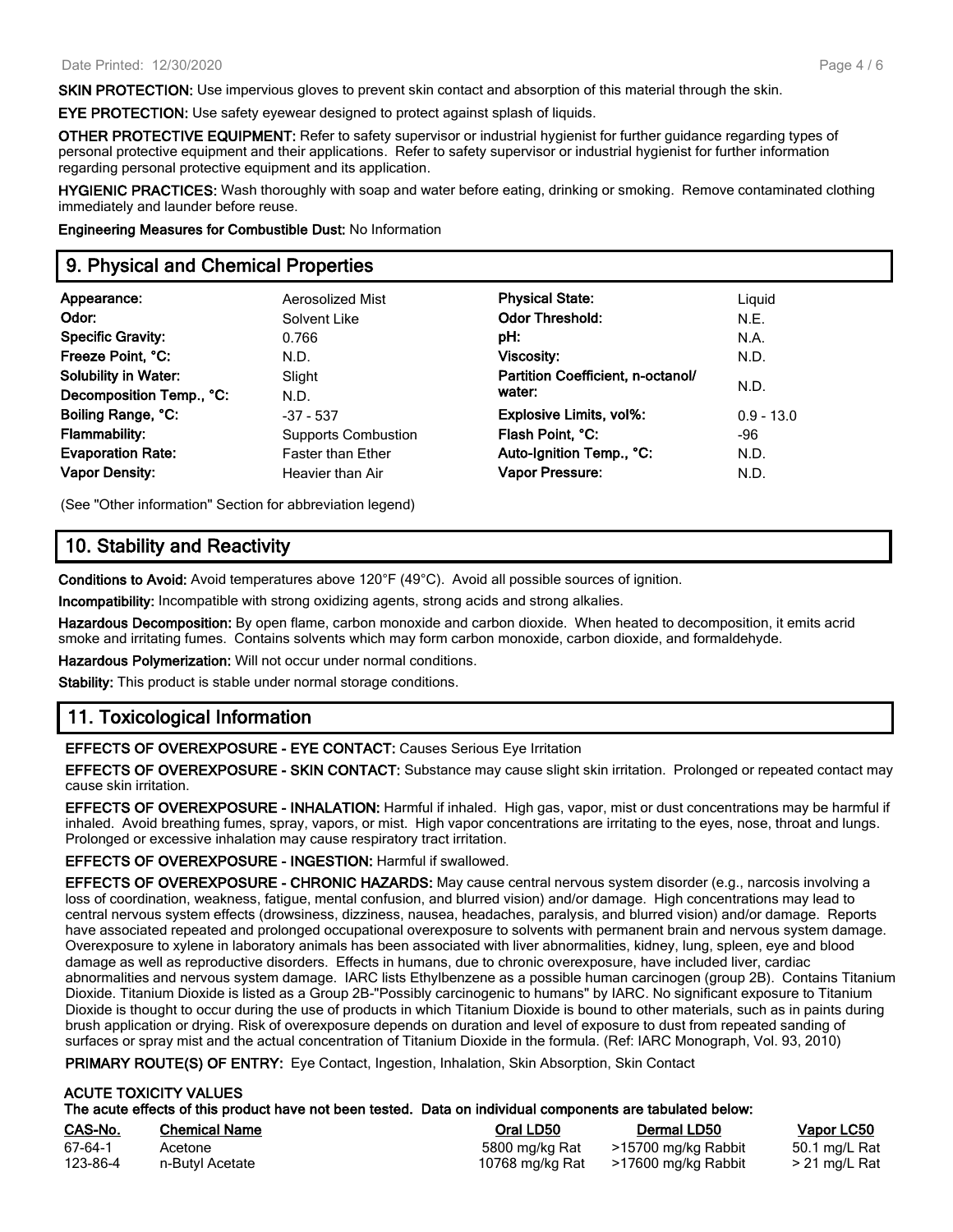| 106-97-8   | n-Butane                               | N.F.             | N.E.               | 658 mg/L Rat   |
|------------|----------------------------------------|------------------|--------------------|----------------|
| 64742-49-0 | Naphtha, Petroleum, Hydrotreated Light | >5000 mg/kg Rat  | >3160 mg/kg Rabbit | >4951 mg/L Rat |
| 13463-67-7 | Titanium Dioxide                       | >10000 mg/kg Rat | 2500 mg/kg         | N.F.           |
| 1330-20-7  | Xylenes (o-, m-, p- Isomers)           | 3500 mg/kg Rat   | >4350 mg/kg Rabbit | 29.08 mg/L Rat |
| 108-65-6   | 1-Methoxy-2-Propyl Acetate             | 8532 mg/kg Rat   | >5000 mg/kg Rabbit | N.E.           |
| 64742-95-6 | Solvent Naphtha, Light Aromatic        | 8400 mg/kg Rat   | >2000 mg/kg Rabbit | N.F.           |
| 100-41-4   | Ethylbenzene                           | 3500 mg/kg Rat   | 15400 mg/kg Rabbit | 17.4 mg/L Rat  |
| 34590-94-8 | Dipropylene Glycol Monomethyl Ether    | 5350 mg/kg Rat   | 9500 mg/kg Rabbit  | $>20$ mg/L     |
| 126-86-3   | 2,4,7,9-Tetramethyl-5-Decyne-4,7-Diol  | >500 mg/kg Rat   | >1000 mg/kg Rabbit | N.E.           |

N.E. - Not Established

#### 12. Ecological Information

ECOLOGICAL INFORMATION: Product is a mixture of listed components. Product is a mixture of listed components.

#### 13. Disposal Information

DISPOSAL INFORMATION: Dispose of material in accordance to local, state, and federal regulations and ordinances. Do not incinerate closed containers. This product as supplied is a USEPA defined ignitable hazardous waste. Dispose of unusable product as a hazardous waste (D001) in accordance with local, state, and federal regulation.

#### 14. Transport Information

| <b>UN Number:</b>            | Domestic (USDOT)<br>N.A.                       | International (IMDG)<br>1950 | Air (IATA)<br>1950  | <b>TDG (Canada)</b><br>N.A. |
|------------------------------|------------------------------------------------|------------------------------|---------------------|-----------------------------|
| <b>Proper Shipping Name:</b> | Paint and Related Spray<br>Products in Ltd Qty | Aerosols                     | Aerosols, flammable | Aerosols                    |
| <b>Hazard Class:</b>         | N.A.                                           | 2                            | 2.1                 | N.A.                        |
| Packing Group:               | N.A.                                           | N.A.                         | N.A.                | N.A.                        |
| <b>Limited Quantity:</b>     | Yes                                            | Yes                          | Yes                 | Yes                         |

## 15. Regulatory Information

#### U.S. Federal Regulations:

#### CERCLA - SARA Hazard Category

This product has been reviewed according to the EPA 'Hazard Categories' promulgated under Sections 311 and 312 of the Superfund Amendment and Reauthorization Act of 1986 (SARA Title III) and is considered, under applicable definitions, to meet the following categories:

Gas under pressure, Carcinogenicity, Serious eye damage or eye irritation, Specific target organ toxicity (single or repeated exposure)

#### SARA Section 313

This product contains the following substances subject to the reporting requirements of Section 313 of Title III of the Superfund Amendment and Reauthorization Act of 1986 and 40 CFR part 372:

#### Chemical Name Chemical Name CAS-No.

Xylenes (o-, m-, p- Isomers) 1330-20-7 Ethylbenzene

#### Toxic Substances Control Act

This product contains the following chemical substances subject to the reporting requirements of TSCA 12(b) if exported from the United States:

No TSCA 12(b) components exist in this product.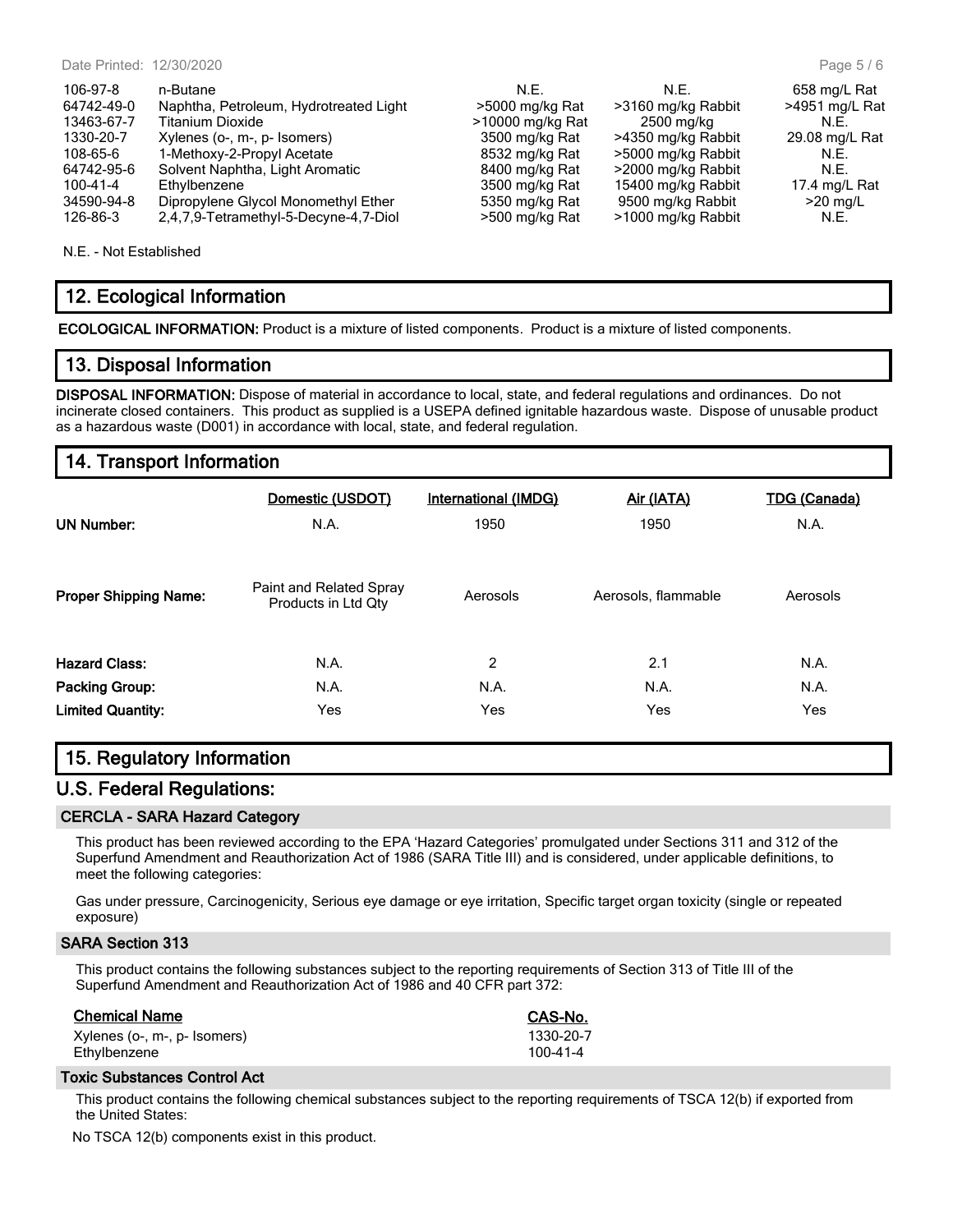#### Page 6 / 6

#### U.S. State Regulations:

#### California Proposition 65

WARNING: **Cancer and Reproductive Harm - www.P65Warnings.ca.gov.** 

| 16. Other Information                                                      |            |                                                                                                                                                                                                            |   |                             |   |  |
|----------------------------------------------------------------------------|------------|------------------------------------------------------------------------------------------------------------------------------------------------------------------------------------------------------------|---|-----------------------------|---|--|
| <b>HMIS RATINGS</b><br>$2^*$<br><b>Flammability:</b><br>Health:            | 4          | <b>Physical Hazard:</b>                                                                                                                                                                                    | 0 | <b>Personal Protection:</b> | X |  |
| <b>NFPA RATINGS</b><br>Health:<br>Flammability:<br>$\overline{\mathbf{2}}$ | 4          | Instability:                                                                                                                                                                                               | 0 |                             |   |  |
| <b>Maximum Incremental Reactivity:</b>                                     |            | 0.84                                                                                                                                                                                                       |   |                             |   |  |
| <b>SDS REVISION DATE:</b>                                                  | 12/30/2020 |                                                                                                                                                                                                            |   |                             |   |  |
| <b>REASON FOR REVISION:</b>                                                |            | Substance and/or Product Properties Changed in Section(s):<br>03 - Composition / Information on Ingredients<br>11 - Toxicological Information<br>16 - Other Information<br>Substance Chemical Name Changed |   |                             |   |  |

Legend: N.A. - Not Applicable, N.D. - Not Determined, N.E. - Not Established

The manufacturer believes, to the best of its knowledge, information and belief, the information contained herein to be accurate and reliable as of the date of this safety data sheet. However, because the conditions of handling, use, and storage of these materials are beyond our control, we assume no responsibility or liability for personal injury or property damage incurred by the use of these materials. The manufacturer makes no warranty, expressed or implied, regarding the accuracy or reliability of the data or results obtained from their use. All materials may present unknown hazards and should be used with caution. The information and recommendations in this material safety data sheet are offered for the users' consideration and examination. It is the responsibility of the user to determine the final suitability of this information and to comply with all applicable international, federal, state, and local laws and regulations.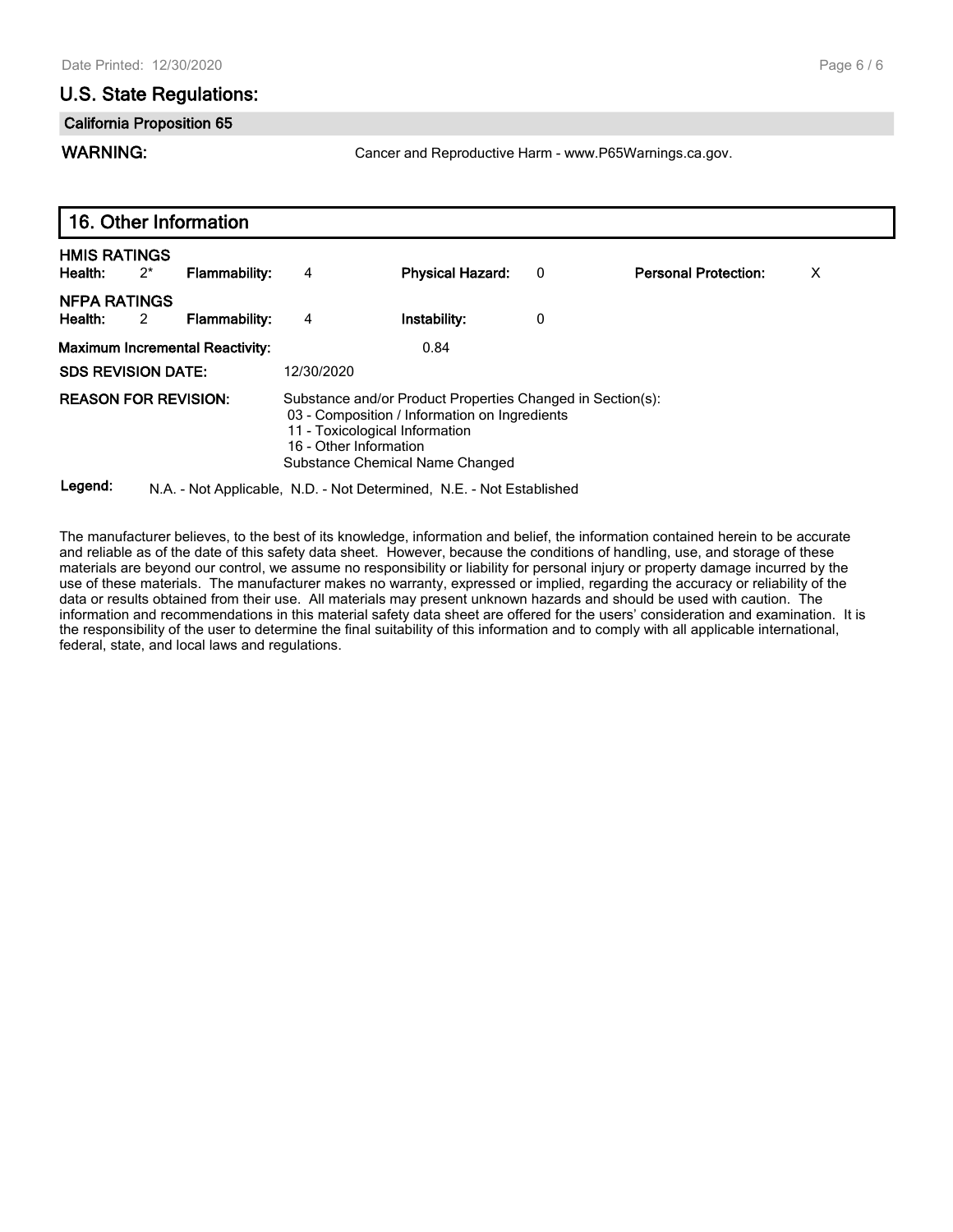# Ficha de Datos de



## 1. Identificación del Preparado / Empresa

| Nombre:                          | IC +SSPR 6PK GLOSS OSHA SAFETY<br>YELLOW                                                                                                                                                                         | Fecha última<br>revisión: | 12/30/2020                                                                                   |
|----------------------------------|------------------------------------------------------------------------------------------------------------------------------------------------------------------------------------------------------------------|---------------------------|----------------------------------------------------------------------------------------------|
| Identificador de<br>Producto:    | 1644830                                                                                                                                                                                                          | Surtidor:                 | 4/29/2020                                                                                    |
| Uso Recomendado:                 | Acabado / Aerosoles                                                                                                                                                                                              |                           |                                                                                              |
| Identificación de la<br>empresa: | <b>Rust-Oleum Corporation</b><br>11 Hawthorn Parkway<br>Vernon Hills, IL 60061<br>USA<br>Rust-Oleum Canada (ROCA)<br>200 Confederation Parkway<br>Concord, ON L4K 4T8<br>Canada<br>Emergency Phone: 800-387-3625 | <b>Fabricante:</b>        | <b>Rust-Oleum Corporation</b><br>11 Hawthorn Parkway<br>Vernon Hills, IL 60061<br><b>USA</b> |
| Preparador:                      | Departamento de Regulación                                                                                                                                                                                       |                           |                                                                                              |
| Teléfono de Emergencia :         | 24 Hour Hotline: 847-367-7700                                                                                                                                                                                    |                           |                                                                                              |

## 2. Identificación de los Peligros

#### Clasificación

#### Símbolos de peligro



#### Palabra de advertencia

Peligro

#### Riesgos del preparado

30% de la mezcla consiste de ingredientes de toxicidad aguda desconocida.

| <b>DECLARACIONES DE PELIGRO GHS</b><br>Aerosol inflamable, categoría 1 | H <sub>222</sub> | Aerosol extremadamente inflamable.                                                                                                        |
|------------------------------------------------------------------------|------------------|-------------------------------------------------------------------------------------------------------------------------------------------|
| Irritación Ocular, categoría 2A                                        | H319             | Provoca irritación ocular grave.                                                                                                          |
| STOT, exposición única, categoría 3, NE                                | H336             | Puede provocar somnolencia o vértigo.                                                                                                     |
| Carcinogénesis, categoría 2                                            | H351             | Se sospecha que ocasiona cáncer.                                                                                                          |
| Compressed Gas                                                         | H <sub>280</sub> | Contiene gas a presión; peligro de explosión en caso de calentamiento.                                                                    |
| GHS etiqueta los consejos de prudencia<br>P201                         |                  | Pedir instrucciones especiales antes del uso.                                                                                             |
| P210                                                                   |                  | Mantener alejado del calor, de superficies calientes, de chispas, de llamas abiertas y de cualquier<br>otra fuente de ignición. NO FUMAR. |

| P211 | No pulverizar sobre una llama abierta u otra fuente de ignición. |  |
|------|------------------------------------------------------------------|--|
|      |                                                                  |  |

- P251 No perforar ni quemar, incluso después de su uso.
- P261 Evitar respirar el polvo/el humo/el gas/la niebla/los vapores/el aerosol.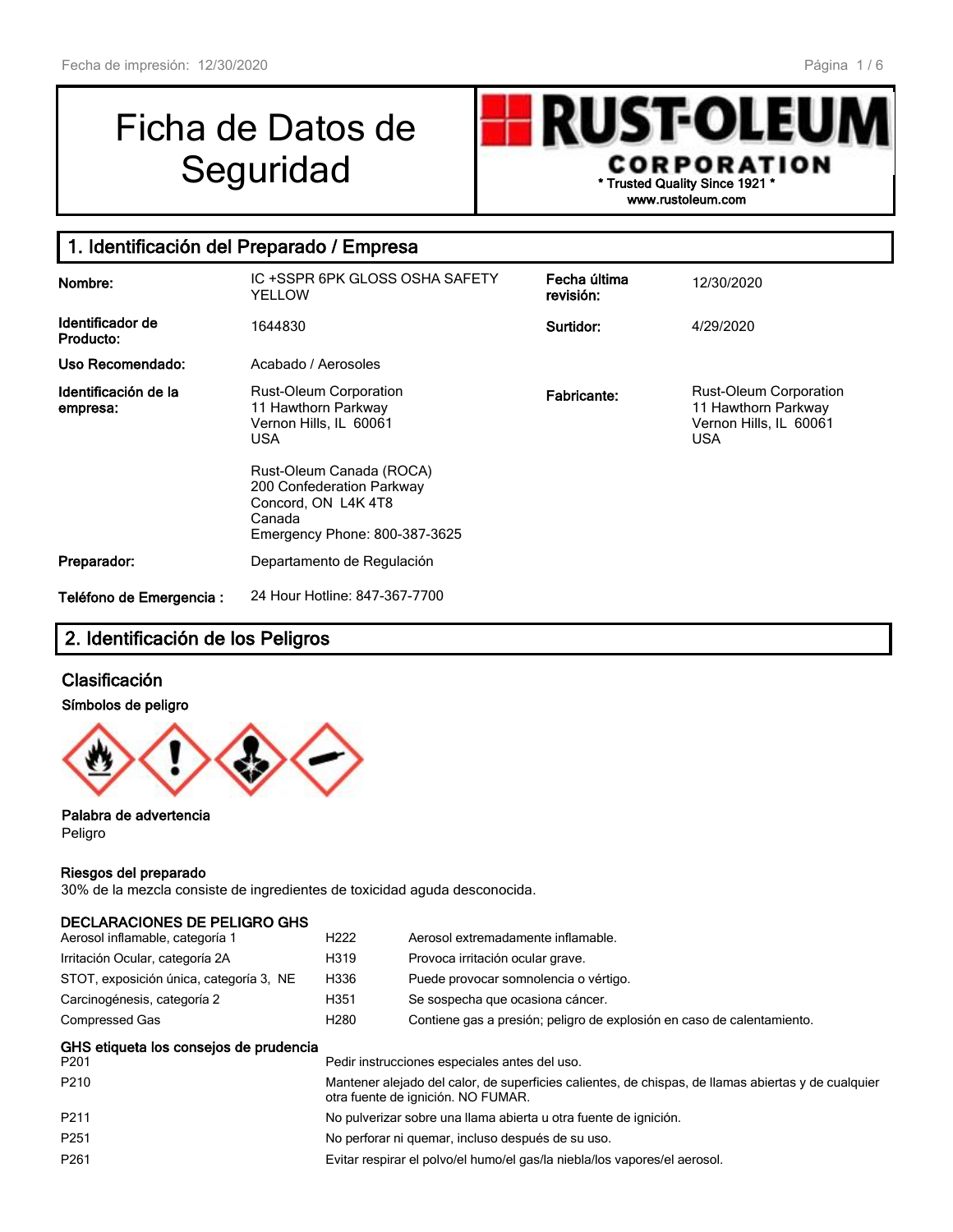Fecha de impresión: 12/30/2020

| P <sub>264</sub> | Lavarse los manos concienzudamente tras la manipulación.                                                                                                                |
|------------------|-------------------------------------------------------------------------------------------------------------------------------------------------------------------------|
| P <sub>271</sub> | Utilizar únicamente en exteriores o en un lugar bien ventilado.                                                                                                         |
| P280             | Llevar guantes/prendas/gafas/máscara de protección.                                                                                                                     |
| P312             | Llamar a un CENTRO DE INFORMACION TOXICOLOGICA o a un médico en caso de malestar.                                                                                       |
| P405             | Guardar bajo llave.                                                                                                                                                     |
| P501             | Eliminar el contenido/el recipiente de conformidad con las normativas locales, regionales y<br>nacionales.                                                              |
| P304+P340        | EN CASO DE INHALACIÓN: Transportar a la persona al aire libre y mantenerla en una posición<br>que le facilite la respiración.                                           |
| P305+P351+P338   | EN CASO DE CONTACTO CON LOS OJOS: Aclarar cuidadosamente con agua durante varios<br>minutos. Quitar las lentes de contacto, si lleva y resulta fácil. Seguir aclarando. |
| P308+P313        | EN CASO DE exposición manifiesta o presunta: Consultar a un médico.                                                                                                     |
| P337+P313        | Si persiste la irritación ocular: Consultar a un médico.                                                                                                                |
| P403+P233        | Almacenar en un lugar bien ventilado. Mantener el recipiente cerrado herméticamente.                                                                                    |
| P410+P403        | Proteger de la luz del sol. Almacenar en un lugar bien ventilado.                                                                                                       |
| P410+P412        | Proteger de la luz del sol. No exponer a temperaturas superiores a 50°C / 122°F.                                                                                        |

## 3. Composición / Información sobre los Componentes

#### SUSTANCIAS PELIGROSAS

| Nombre químico                       | <u>N°- CAS</u> | <u>Wt.%</u> | Símbolo GHS           | Declaración GHS      |
|--------------------------------------|----------------|-------------|-----------------------|----------------------|
| Acetona                              | $67 - 64 - 1$  | 30          | GHS02-GHS07           | H225-319-332-336     |
| Propano                              | 74-98-6        | 17          | GHS04                 | H <sub>280</sub>     |
| Acetato de n-Butilo                  | 123-86-4       | 9.6         | GHS02-GHS07           | H226-336             |
| N-Butano                             | 106-97-8       | 8.0         | GHS04                 | H <sub>280</sub>     |
| Destilados, Hydrotreated, Ligero     | 64742-49-0     | 6.0         | GHS08                 | H304                 |
| Dióxido de Titanio                   | 13463-67-7     | 2.6         | No Disponible         | No Disponible        |
| Xileno                               | 1330-20-7      | 2.3         | GHS02-GHS07           | H226-315-319-332     |
| 1-Metoxi 2-Propil Acetato            | 108-65-6       | 2.1         | GHS02                 | H <sub>226</sub>     |
| Solvente Aromatico                   | 64742-95-6     | 1.9         | GHS07-GHS08           | H304-332             |
| Etilobenceno                         | $100 - 41 - 4$ | 0.5         | GHS02-GHS07-<br>GHS08 | H225-304-332-351-373 |
| 2-Metioximetiletoxipropanol          | 34590-94-8     | 0.1         | No Disponible         | No Disponible        |
| 2,4,7,9-tetrametildec-5-ino-4,7-diol | 126-86-3       | 0.1         | GHS05-GHS07           | H302-312-317-318     |

## 4. Medidas de Primeros Auxilios

Contacto con los ojos: Inmediatamente enjuague los ojos mantiendo los parpados abiertos con grandes cantidades de agua por lo menos durante 15 minutos. Obtenga atencion medica.

Contacto con la piel: Lave con jabon y agua. Quítese la ropa contaminada. Obtenga atencion medica si es que una irritacion se desarrolla o persiste.

Inhalación: Lleve donde se encuentra aire fresco. Si no esta respirando, dispense respiracion artificial. Si la respiracion es dificil, dispense oxigeno. Obtenga atencion medica inmediatamente. Si sufre dificultad para respirar, abandone el a'rea y respire aire fresco. Sila dificultad para respirar persiste, busque asistencia me'dica immediamente.

Ingestión: Peligro de aspiracion: no induzca el vomito o dispense algo por la boca porque este material puede entrar en los pulmones y causar daños severos en los pulmones. Obtenga atencion medica inmediatamente. 411 <undefined>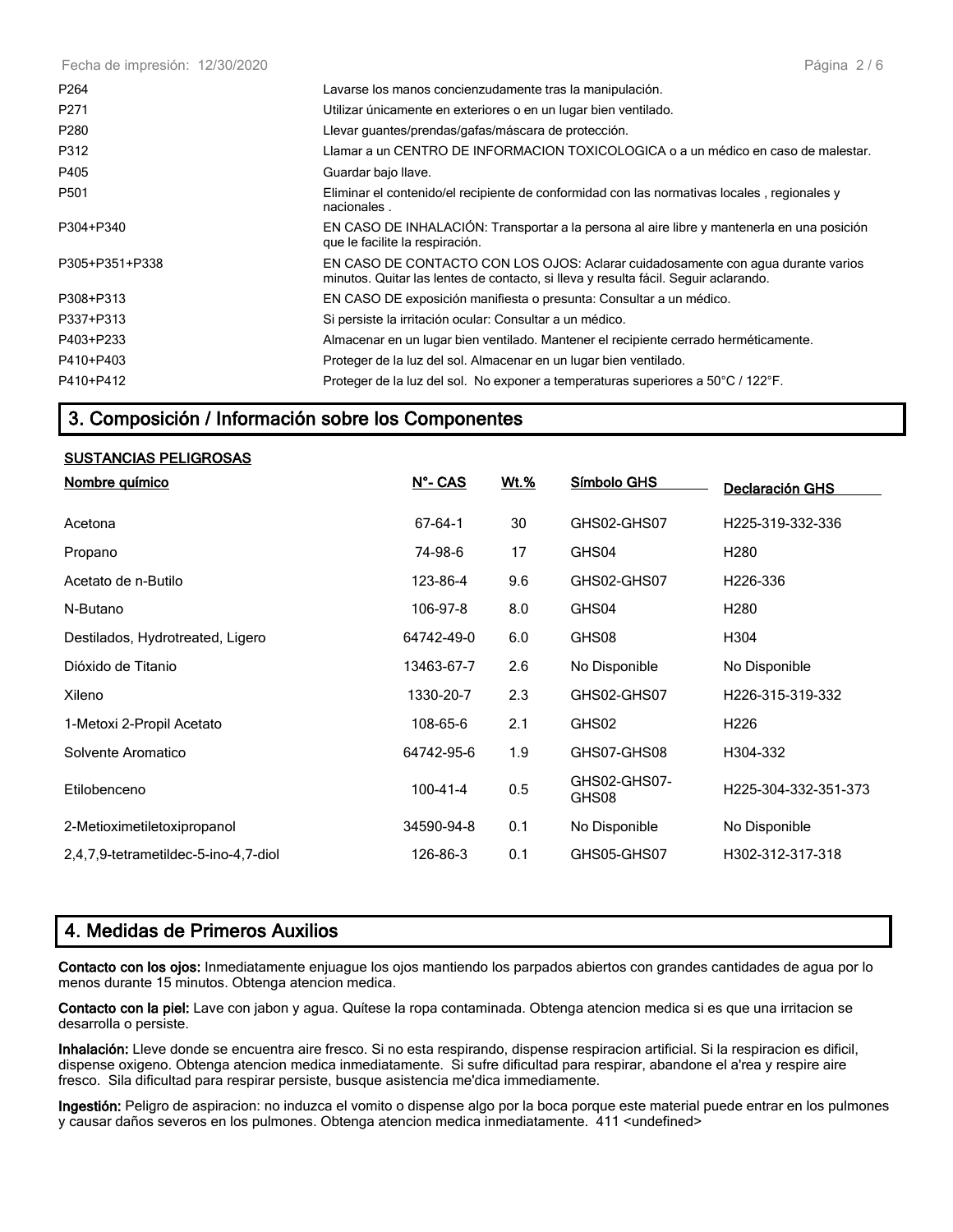## 5. Medidas de Lucha contra Incendios

Medios de extinción<br>recomendados: Espuma del alcohol, Dióxido de carbono, Producto químico seco, Arena seca, Niebla de agua

PELIGROS INUSUALES DE INCENDIO Y EXPLOSIÓN: Rociado con agua puede que no sea efectivo. Contenedores cerrados pueden explotar cuando son expuestos a un calor extremo debido a la formacion de vapor. Contenedores cerrados pueden explotar cuando son expuestos a un calor extremo. Los vapores pueden formar unas mezclas explosivas con el aire. Los vapores pueden viajar hasta una fuente de ignicion y pueden explotar. Aisle y proteja contra el calor, equipo electrico, chispas y llamas de fuego. La perforacion de los contenedores cerrados puede causar estallido de la lata. PUNTO DE INFLAMACION ES INFERIOR QUE -7°C (20°F) ¡LIQUIDO Y VAPOR EXTREMADAMENTE INFLAMABLES!

PROCEDIMIENTOS ESPECIALES CONTRA INCENDIOS: Se puede usar agua para enfriar los contenedores cerrados para prevenir la acumulacion de la presion y una posible autoignicion o explosion. Se debe usar equipo completo incluyendo aparato autosuficiente para respirar. Evacue el area y combata el fuego desde una distancia segura. 452 <undefined>

Peligro especial de incendio y explosión (polvo combustible): Sin información

## 6. Medidas a Tomar en Caso de Vertido Accidental

PASOS QUE HAY QUE TOMAR EN CASO DE QUE EL MATERIAL SEA LIBERADO O DERRAMADO: Contenga el liquido derramado con arena o tierra. NO USE materiales combustibles como aserrin. Aisle el area de peligro y no deje entrar al personal que no es necesario o que no esta protegido. Elimine todas las fuentes de ignicion, ventile al area y quite con herramientas inertes absorbentes que no producen chispas. Deseche de acuerdo a las regulaciones locales, estatales (provincianos) y federales. No queme los contenedores cerrados. Ventile el area y quite el derrame con un absorbente inerte. Deshágase del material absorbente contaminado, el contenedor y el contenido no usado de acuerdo con las regulaciones locales, estatales y federales.

## 7. Manipulación y Almacenamiento

Manipulacion: Lavese completamente despues de haber manejado. Lavese las manos antes de comer. Quitese toda la ropa contaminada y lavela antes de volver a usar. Use solamente en un area bien ventilada. Use con una ventilacion adecuada. Siga toda las precauciones de la etiqueta y la Hoja de Informacion Sobre la Seguridad aun si es que el contenedor esta vacio porque puede contener residuos del producto. Evite la respiracion del vapor o la niebla. Evite un contacto de este producto con los ojos, piel y la ropa.

Alamacenamiento: Mantenga los contenedores cerrados hermeticamente. Aisle contra el calor, equipo electrico, chispas o llamas de fuego. Contenido bajo presion. No almacene en temperaturas sobre 49°C (120°F). Almacene grandes cantidades en edificios protegidos y diseñados para el almacenamiento de liquidos inflamables NFPA Clase I. Mantenga lejos del calor, chispas, llamas o fuentes de ignicion. Contenido bajo presion. No exponga al calor o almacene con temperaturas sobre 49°C (120°F). 536 <undefined>537 <undefined>

Consejos sobre la manipulación segura del polvo combustible: Sin información

| Nombre químico                           | $N^{\circ}$ - CAS | % en Peso<br><b>Menor Que</b> | <b>ACGIH TLV-</b><br><b>TWA</b> | <b>ACGIH TLV-</b><br><b>STEL</b> | <b>OSHA PEL-TWA</b> | <b>OSHA PEL-</b><br><b>CEILING</b> |  |
|------------------------------------------|-------------------|-------------------------------|---------------------------------|----------------------------------|---------------------|------------------------------------|--|
| Acetona                                  | 67-64-1           | 35.0                          | $250$ ppm                       | 500 ppm                          | $1000$ ppm          | N.E.                               |  |
| Propano                                  | 74-98-6           | 20.0                          | N.E.                            | N.E.                             | $1000$ ppm          | N.E.                               |  |
| Acetato de n-Butilo                      | 123-86-4          | 10.0                          | 50 ppm                          | $150$ ppm                        | $150$ ppm           | N.E.                               |  |
| N-Butano                                 | 106-97-8          | 10.0                          | N.E.                            | $1000$ ppm                       | N.E.                | N.E.                               |  |
| Destilados, Hydrotreated, Ligero         | 64742-49-0        | 10.0                          | N.E.                            | N.E.                             | N.E.                | N.E.                               |  |
| Dióxido de Titanio                       | 3463-67-7         | 5.0                           | $10 \text{ mg/m}$               | N.E.                             | $15 \text{ mg/m}$   | N.E.                               |  |
| Xileno                                   | 1330-20-7         | 5.0                           | $100$ ppm                       | $150$ ppm                        | $100$ ppm           | N.E.                               |  |
| 1-Metoxi 2-Propil Acetato                | 108-65-6          | 5.0                           | N.E.                            | N.E.                             | N.E.                | N.E.                               |  |
| Solvente Aromatico                       | 64742-95-6        | 5.0                           | N.E.                            | N.E.                             | N.E.                | N.E.                               |  |
| Etilobenceno                             | $100 - 41 - 4$    | 1.0                           | 20 ppm                          | N.E.                             | $100$ ppm           | N.E.                               |  |
| 2-Metioximetiletoxipropanol              | 34590-94-8        | 1.0                           | $100$ ppm                       | $150$ ppm                        | $100$ ppm           | N.E.                               |  |
| 2,4,7,9-tetrametildec-5-ino-4,7-<br>diol | 126-86-3          | 1.0                           | N.E.                            | N.E.                             | N.E.                | N.E.                               |  |

## 8. Controles de Exposición / Protección Personal

#### Protección personal

Controles De la Ingeniería: Provea una dilucion general de la ventilacion local de escape en un volumen y forma para mantener la concentracion de los ingredientes peligrosos debajo de los limites aceptables. Use recintos de proceso, ventilacion local de escape, o cualquier otros controles de ingenieria para controlar los niveles llevados por el aire para que no lleguen a los limites de los niveles de exposicion. Use equipo de ventilacion a prueba de explosiones. Prevenga la acumulacion de los vapores al abrir todas las puertas y ventanas para lograr una ventilacion cruzada.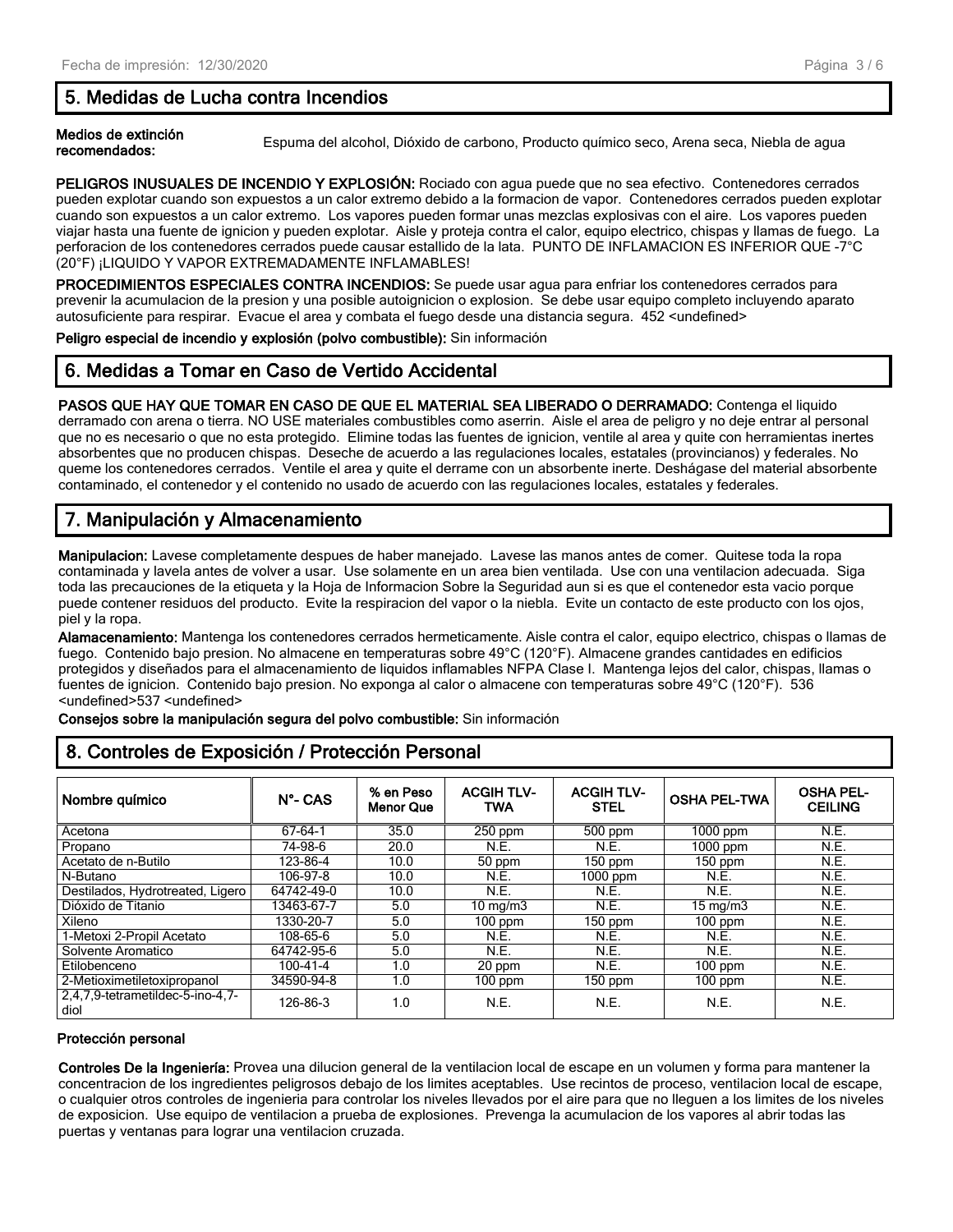Respiratoria Protección: Un programa para la proteccion respiratoria que conforma con los requisitos de OSHA 1910.134 y de ANSI Z88.2 se debe seguir cuando quiera que las condiciones del lugar de trabajo justifican el uso de un respirador. Un respirador aprobado NIOSH/MSHA de la purificación del aire con el cartucho o el frasco del vapor orgánico puede ser permitido bajo ciertas circunstancias donde se espera que las concentraciones aerotransportadas excedan límites de la exposición.

Protección De La Piel: Use guantes impermeables para prevenir un contacto con la piel y la absorcion de este material en la piel.

Protección de los ojos: Use proteccion para los ojos disenada para proteger contra las salpicaduras de los liquidos.

El Otro Protector Equipo: Consulte el supervisor de la seguridad o al higienista industrial para obtener orientación sobre los tipos de equipo de protección personal y sus aplicaciones. Refierase al supervisor de la seguridad o al higienista industrial para obtener informacion adicional acerca del equipo para la proteccion personal y su aplicacion.

Higiénicas Práctic: Lavese completamente con jabon y agua antes de comer, beber liquidos o fumar. Quitese inmediatamente toda la ropa contaminada y lavela antes de volver usar.

Medidas de ingeniería para el polvo combustible: Sin información

## 9. Propiedades Físicas y Químicas

| Apariencia:                                  | Niebla del aerosol          | <b>Estado Fisico:</b>                    | Líquido        |
|----------------------------------------------|-----------------------------|------------------------------------------|----------------|
| Olor:                                        | Como Solvente               | Umbral de olor:                          | N.E.           |
| Peso específico:                             | 0.766                       | pH-valor:                                | N.A.           |
| Temperatura de Congelación,<br>$^{\circ}$ C: | No Determinado              | Viscosidad:                              | No Determinado |
| Solubilidad en Agua:                         | Leve                        | Coeficiente de partición                 | No Determinado |
| Temp. de Descomposición, °C:                 | No Determinado              | Octanol-Agua:                            |                |
| Intervalo de punto de ebullición:            | $-37 - 537$                 | Límites de Explosividad,% en<br>Volumen: | $0.9 - 13.0$   |
| Inflamabilidad:                              | Mantiene la combustión.     | Punto de inflamación:                    | -96            |
| Velocidad de evaporación:                    | Más rápidamente que el éter | Temperatura de Autoignición,<br>°C:      | No Determinado |
| Densidad de vapor:                           | Más pesado que aire         | Presión de Vapor:                        | No Determinado |

(Consulte la sección "Información adicional" Sección para la leyenda de la abreviatura)

## 10. Estabilidad y Reactividad

Condiciones a evitar: Evite temperaturas sobre 49°C (120°F). Evite todas las fuentes de ignicion.

Incompatibilidad: No es comparable con fuertes asidos y bases.

Descomposición Peligrosa: Por llama de fuego, monoxido de carbono y bioxido de carbono. Irritalosojos con las llames expuestas. 637 <undefined>

Polimerización Peligrosa: No ocurrirá bajo condiciones normales.

Estabilidad: Este producto es estable bajo condiciones normales de almacenamiento.

## 11. Información Toxicológica

Efectos de la Sobreexposición - Contacto Con Los Ojos: Provoca irritación ocular grave

Efectos de la Sobreexposición - Contacto Con la Piel: Esta substancia puede causar una leve irritacion en la piel. Un contacto prolongado o repetido puede causar irritacion en la piel.

Efectos de la Sobreexposición - Inhalacion: Dañino si es inhalado. Concentraciones altas de gases, vapor, niebla o polvo pueden ser dañinas si son inhaladas. Evite respirar los vapores o la niebla. Alta concentracion de vapores es irritante para los ojos, nariz, garganta, y pulmones. Una inhalacion prolongada o excesiva puede causar irritacion en las vias respiratorias.

Efectos de la Sobreexposición - Ingestion: Dañino si es ingerido o tragado.

Efectos de la Sobreexposición - C os Peligros: Puede causar desordenes en el sistema nervioso central (ejemplo: narcosis involucrando una perdida del conocimiento, debilidad, fatiga, confusion mental y una vision borrosa) y/o lesiones. Altas concentraciones pueden producir efectos en el sistema nervioso central (somnolencia, mareos, nausea, dolores de cabeza, paralisis y una vision borrosa) y/o lesiones. Reportes han asociado una sobreexposicion ocupacional repetida y prolongada a solventes con daños permanentes al cerebro y al sistema nervioso. Una sobreexposicion a Xileno en animales de laboratorio ha sido asociada con anormalidades del higado, riñónes, pulmones, el bazo y tambien daños a los ojos. Los efectos en los humanos incluyen anormalidades del higado y cardiacas. IARC enlista al Ethylbenzene como un posible carcinógeno humano (grupo 2B). Contiene dióxido de titanio. Dióxido de titanio en listas como Grupo 2B-"posiblemente cancerígeno para los humanos" por IARC. No hay exposición significativa al dióxido de titanio se cree que ocurre durante el uso de productos en los que dióxido de titanio está unido a otros materiales, tales como en las pinturas durante la aplicación con brocha o el secado. El riesgo de la sobreexposición depende encendido duración y nivel de la exposición al polvo del lijado repetido de las superficies o la niebla del aerosol y la concentración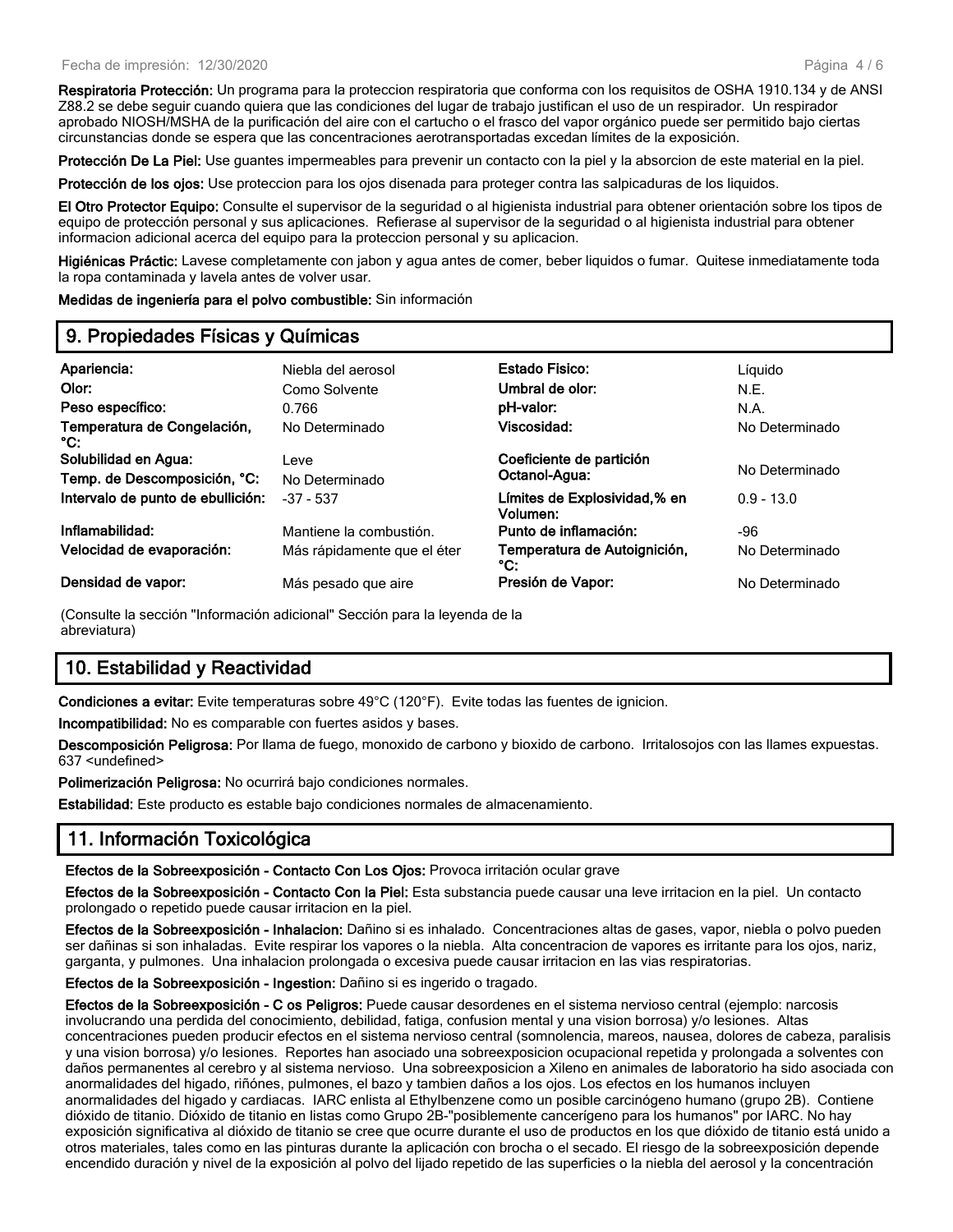#### real del dióxido Titanium en el fórmula. (Ref: IARC Monografía, Vol. 93, 2010)

PRINCIPAL(ES) VÍA(S) DE ENTRADA: Contacto con los ojos, Ingestión, Inhalación, Absorción por la piel, Contacto con la piel

| Valor de toxicidad aguda | The acute effects of this product have not been tested. Data on individual components are tabulated below: |                  |                     |                |
|--------------------------|------------------------------------------------------------------------------------------------------------|------------------|---------------------|----------------|
| N°- CAS                  | Nombre químico                                                                                             | Oral LD 50       | Dérmica LD50        | Vapor CL50     |
| 67-64-1                  | Acetona                                                                                                    | 5800 mg/kg Rat   | >15700 mg/kg Rabbit | 50.1 mg/L Rat  |
| 123-86-4                 | Acetato de n-Butilo                                                                                        | 10768 mg/kg Rat  | >17600 mg/kg Rabbit | > 21 mg/L Rat  |
| 106-97-8                 | N-Butano                                                                                                   | N.E.             | N.F.                | 658 mg/L Rat   |
| 64742-49-0               | Destilados, Hydrotreated, Ligero                                                                           | >5000 mg/kg Rat  | >3160 mg/kg Rabbit  | >4951 mg/L Rat |
| 13463-67-7               | Dióxido de Titanio                                                                                         | >10000 mg/kg Rat | 2500 mg/kg          | N.E.           |
| 1330-20-7                | Xileno                                                                                                     | 3500 mg/kg Rat   | >4350 mg/kg Rabbit  | 29.08 mg/L Rat |
| 108-65-6                 | 1-Metoxi 2-Propil Acetato                                                                                  | 8532 mg/kg Rat   | >5000 mg/kg Rabbit  | N.E.           |
| 64742-95-6               | Solvente Aromatico                                                                                         | 8400 mg/kg Rat   | >2000 mg/kg Rabbit  | N.E.           |
| 100-41-4                 | Etilobenceno                                                                                               | 3500 mg/kg Rat   | 15400 mg/kg Rabbit  | 17.4 mg/L Rat  |
| 34590-94-8               | 2-Metioximetiletoxipropanol                                                                                | 5350 mg/kg Rat   | 9500 mg/kg Rabbit   | $>20$ mg/L     |
| 126-86-3                 | 2,4,7,9-tetrametildec-5-ino-4,7-diol                                                                       | >500 mg/kg Rat   | >1000 mg/kg Rabbit  | N.E.           |

N.E. - No Establecido

## 12. Información Ecológica

Informacion Ecologica: El producto es una mezcla de los componentes en la lista. El producto es una mezcla de los componentes en la lista.

## 13. Consideraciónes sobre la Eliminación

Código WHMIS: Deseche los materiales de acuerdo a las regulaciones y ordenanzas locales, estatales y federales. No incinere los recipientes cerrados. 773 <undefined>

#### 14. Información Relativa al Transporte

| <b>UN Numero:</b>                  | <b>Nacional (USDOT)</b><br>N.A.                | Internacional (IMDG)<br>1950 | Aire (IATA)<br>1950 | <u>TDG (Canada)</u><br>N.A. |
|------------------------------------|------------------------------------------------|------------------------------|---------------------|-----------------------------|
| Denominación adecuada de<br>envío: | Paint and Related Spray<br>Products in Ltd Qty | Aerosol. inflamable          | Aerosols, flammable | Aerosol, inflamable         |
| <b>Clase De Risques:</b>           | N.A.                                           | 2                            | 2.1                 | N.A.                        |
| Grupo embalaje:                    | N.A.                                           | N.A.                         | N.A.                | N.A.                        |
| <b>Cantidad Limitada:</b>          | Si                                             | Si                           | Si                  | Si                          |

## 15. Información Reglamentaria

#### Reglamentos Federales de EE.UU.:

#### Categoría de peligro CERCLA - SARA

Este producto se ha repasado según las categorías del peligro de EPA promulgadas bajo secciones 311 y 312 de la enmienda de Superfund y Acta de Reautorización de 1986 (el título de SARA III) y se considera, bajo definiciones aplicables, resolver siguientes las categorías:

Gas under pressure, Carcinogénesis, Serious eye damage or eye irritation, Specific target organ toxicity (single or repeated exposure)

#### Ley de Enmiendas y Reautorización de Superfondos (SARA) Sección 313

Este producto contiene las sustancias siguientes conforme a los requisitos que señalan de la sección 313 del título III de la enmienda de Superfund y del acto de Reautorización de la parte 372 de 1986 y 40 CFR:

#### Nombre químico N°- CAS